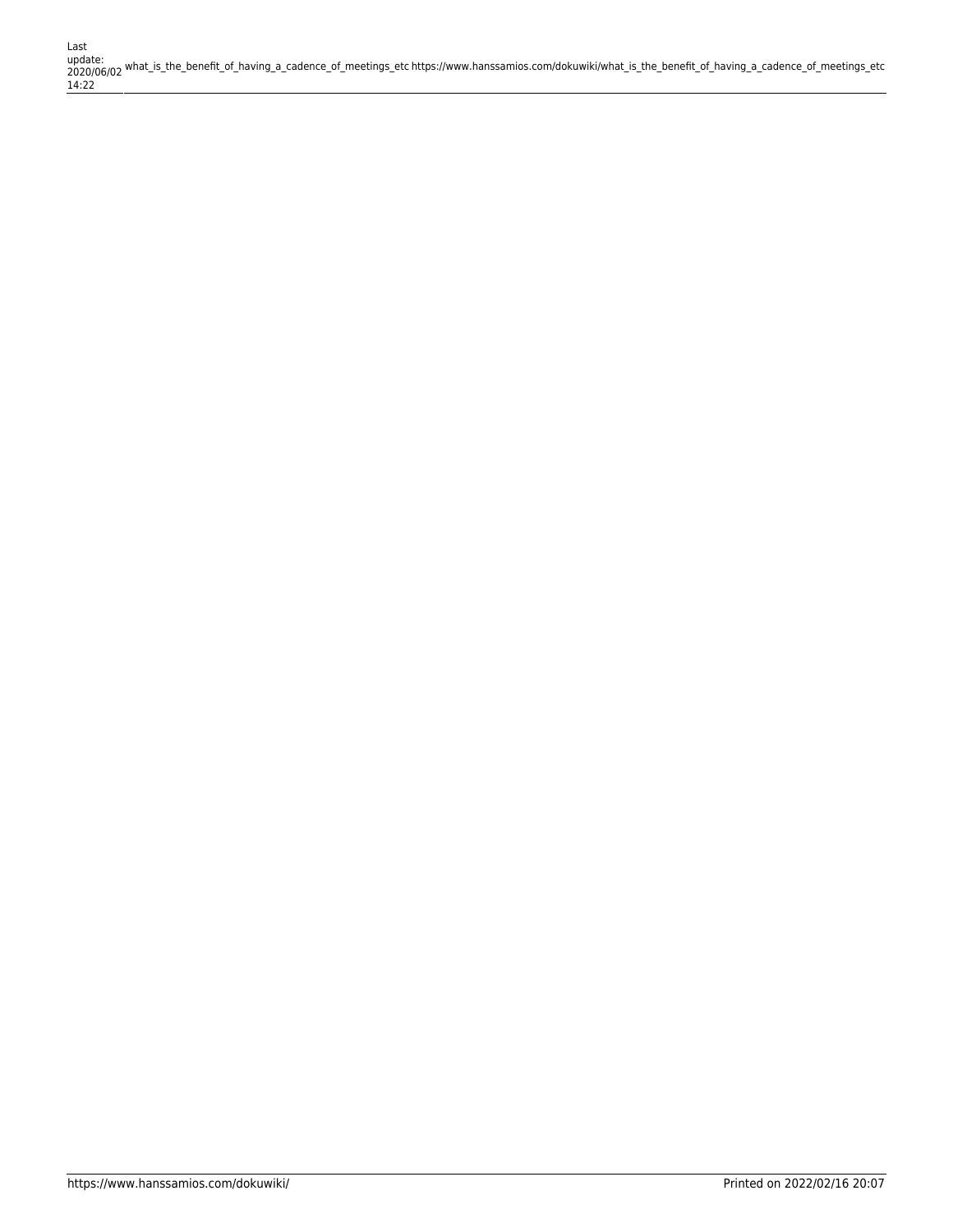## <span id="page-2-0"></span>**Why Do We Establish a Cadence of Events?**

- Or "What is the Benefit of Having a Cadence of Meetings?"
- Or "Should We Establish a Common Cadence for Planning for Our Organization?"

#### <span id="page-2-1"></span>**Background**

As we transform organizations to execute in an agile way people often resist the notion of regularly scheduled events such as Iterations / Sprints, Program Increment (in a SAFe implementation), quarterly Portfolio Planning, and so on.

There are a number of reasons for this resistance:

- Leadership cannot be at all places at once: For example, "I am an executive of an organization with 15 Trains. How do I get to all these Planning events if they all happen in the same week?" Or "I am a Product Manager of a product with 10 Teams working on it. How do I get to all the demonstration events of these Teams if they all occur on the same day?"
- Logistics: For example, "I am handling logistics for a Train Planning event. There are 14 other Trains trying to reserve space in this building for a colocated event at the same time? How do I get my meeting scheduled?"
- Philosophical: For example, "We don't have anything to do with these other Trains or Teams. Why should we schedule our work on the same cadence as other Trains / Teams?"

Most organizations have some level of cadence (for example, yearly budgeting) which is often the cause of a lot of resentment and so it comes to a surprise that agile approaches often drive to establishing a cadence. Agile implementations leverage the notion of a cadence all over the place. For example:

- For Iterations / Sprints we have regularly scheduled ceremonies such as the daily standup, iteration demo, iteration planning and so on.
- For Trains (Program level team of teams) we have ceremonies such as the scrum-of-scrums, Product Owner synchronization, systems demos, and so on.
- For Portfolio, we have regular ceremonies to make decisions on priorities.

Even pure Kanban teams will often leverage the notion of a cadence so that while they might not adopt a cadence of ceremonies, they will often establish a delivery cadence where they commit to delivering software on a regular schedule (for example, a team might commit to releasing solutions every four weeks). Note that they don't commit to a specific set of work items that will be included with the release. Instead, they trust their system to deliver work items in priority order. Further you will often see Kanban teams schedule ceremonies (eg team demonstration, and team retrospective).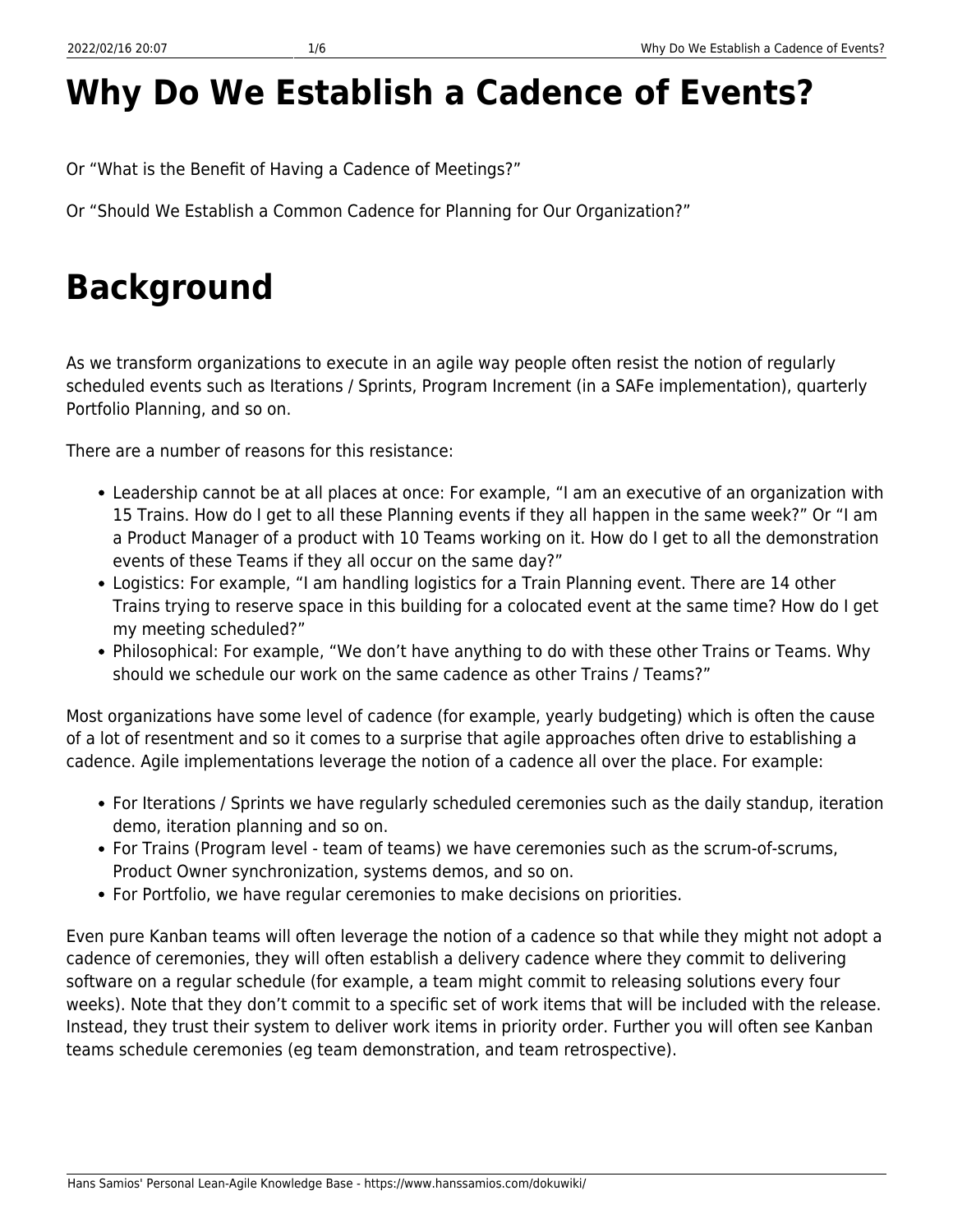# **What is the Benefit of Having a Cadence of Meetings?**

What is the benefit of these cadences? A cadence turns out to be a base organizing principle. Think about it. If we know absolutely nothing else about what is going on, we can say "let's see where we are every two weeks" and, while you don't know anything today, you can set things up so that you find out something in two weeks time, and then the subsequent two weeks, and so on.

Cadence functions as a heartbeat for the organization.

Cadence also becomes a natural time box which allows us to not only to define events that occur regularly but also specify due dates when things are expected to get done. If you combine this idea with the idea of "synchronization" (multiple events happening at the same time) cadence offers a lot of benefits:

- As a base organizing principle, cadence turns unpredictable events into predictable events.
- The time box forces us to make decisions, and stops us from procrastinating. This is something I've learned about myself. If I have a due date, I will work to that date. Anecdotally, I once worked with a Team where the question came up "do we really need to do a demonstration?" We decided not to, and the result was that the Team produced about 50% less than in previous Iterations.
- Cadence-based planning limits variability to the time box. By having the time box you can only stray so far from the plan before another event comes along which offers the possibility to correct (based on the new knowledge you have). If you are heading in the wrong direction, you can make an adjustment and, if the time box is small enough, you have limited impact of that wrong decision and can easily change direction.
- Cadence helps smooth the work and therefore makes it more sustainable. If we are planning to a 2 week iteration for example, then there is a limited scope we can do in that period, and limited impacts that can occur, so it's easier to commit to and do this amount of work helping to building a sustainable pace.
- Cadence makes wait times more predictable. The heartbeat says "every two weeks" or "every quarter" there is another event where you can engage. Average wait time is half that interval.
- When working a set of work that crosses Teams (or Trains), cadence allow us to more easily synchronize activities; is it in this time box or the next time box. While this may seem obvious at a Feature level (I.e. multiple Trains or Teams working together on a Epic or Feature), it can also be used to synchronize organizational (for example, we need to change business direction), personnel (for example, we need to move work to this offshore center), and process issues (for example, we need to adopt this more effective approach to security).
- <span id="page-3-0"></span>When working at multiple levels aligned cadence allows two-way flow of information between the various levels: plans come down and feedback goes up. A multi-level cadence is when we have iteration cadence for Teams (say every two weeks) and a quarterly cadence for the Program, and so on up the levels of an organization. For these cases to work well, the sub-cadence should be a whole subset of the major cadence. For example, if the Program is running a 12 week cadence, the Teams would look to running a 2 week cadence as these sub-cadences would line up exactly with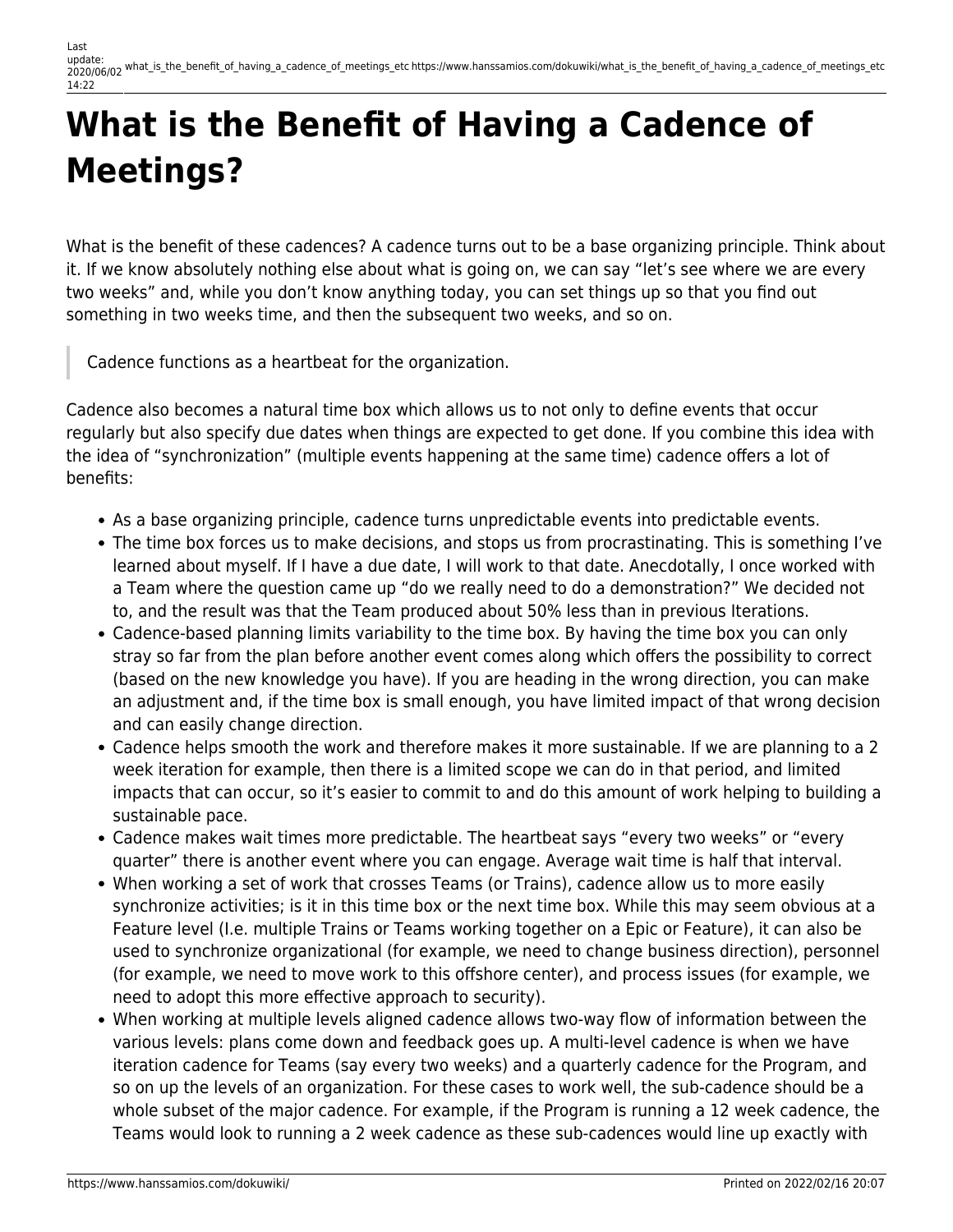the Program cadence and so allow maximum flow of information.

- When working a set of work that requires synchronization, cadence allows us to pull things together and objectively see what we have done. We can easily set up an integration of all the work because we understand what is available at each and every cadence point. You can say "by the end of this time box we expect to see all this working together", including testing of the integrated solution, and use that demonstration to determine what's next (pivot, continue, stop).
- Cadence, with a buffer, allows us to deal with uncertainty. We know what we are need to achieve and because we have a buffer, as we discover things or as we are impacted by others that effect our plan we can make adjustments. For example, if the business cannot wait for the next planning event or if we learn something that will allow us to leverage more value out of the work, we can still deal with that situation.
- If you can't predict delivery, existing programs become feature magnets. A regular, short time box of delivery helps build understanding of what is a priority, what is up next, and what is possible (capacity). This reduces the need to say "yes" to anything feature request by encouraging business level discussions on what is important.
- Cadence helps us to develop the habit to do the important things, not just those currently considered urgent. It helps by scheduling these in advance, thus making a habit of it and providing the capacity to do this. Specific examples of this include the retrospective; which we schedule in advance to ensure we take the time to get better. Similar things can be said for planning meetings to ensure we have taken the time to plan and not just respond to the latest event.
- Cadence helps to reduce the need for ad-hoc status meetings. If we know that the next demonstration is in two weeks time, do we really need intermediary status meetings.
- Cadence helps when tracking metrics. There is a natural time-box which, when complete, you collect the metrics. There is no question of what time period the number applies to since it is that same time-box each time.
- And, more simply, when working a meeting, it can save effort in setting up a meeting. We know we are going to meet every two weeks on this subject, so lets just set the time / agenda / etc up now. For all future events, while we expect preparation work, at least it is not at the level of the base logistics.

Notice that the above benefits accrue whether we are operating at the portfolio, program or team level. In fact, if we apply this thinking at all levels, and have a common cadence for the whole organization, these benefit will multiply. That is why we try, where possible, to develop a common heartbeat for the whole organization.

### <span id="page-4-0"></span>**How Do We Set An Organization Up on a Cadence?**

At the highest level the cadence for your shop should be set up based on what makes sense for your business. If, for example, your work is in response to a competitive where the competition is delivering every few weeks, then a quarterly planning session will have limited value. Or if your customer base is unable to accept delivery of new features every quarter, then perhaps a release needs to be established for other business concerns (e.g. marketing might want a regular release of features to coincide with planned workshops).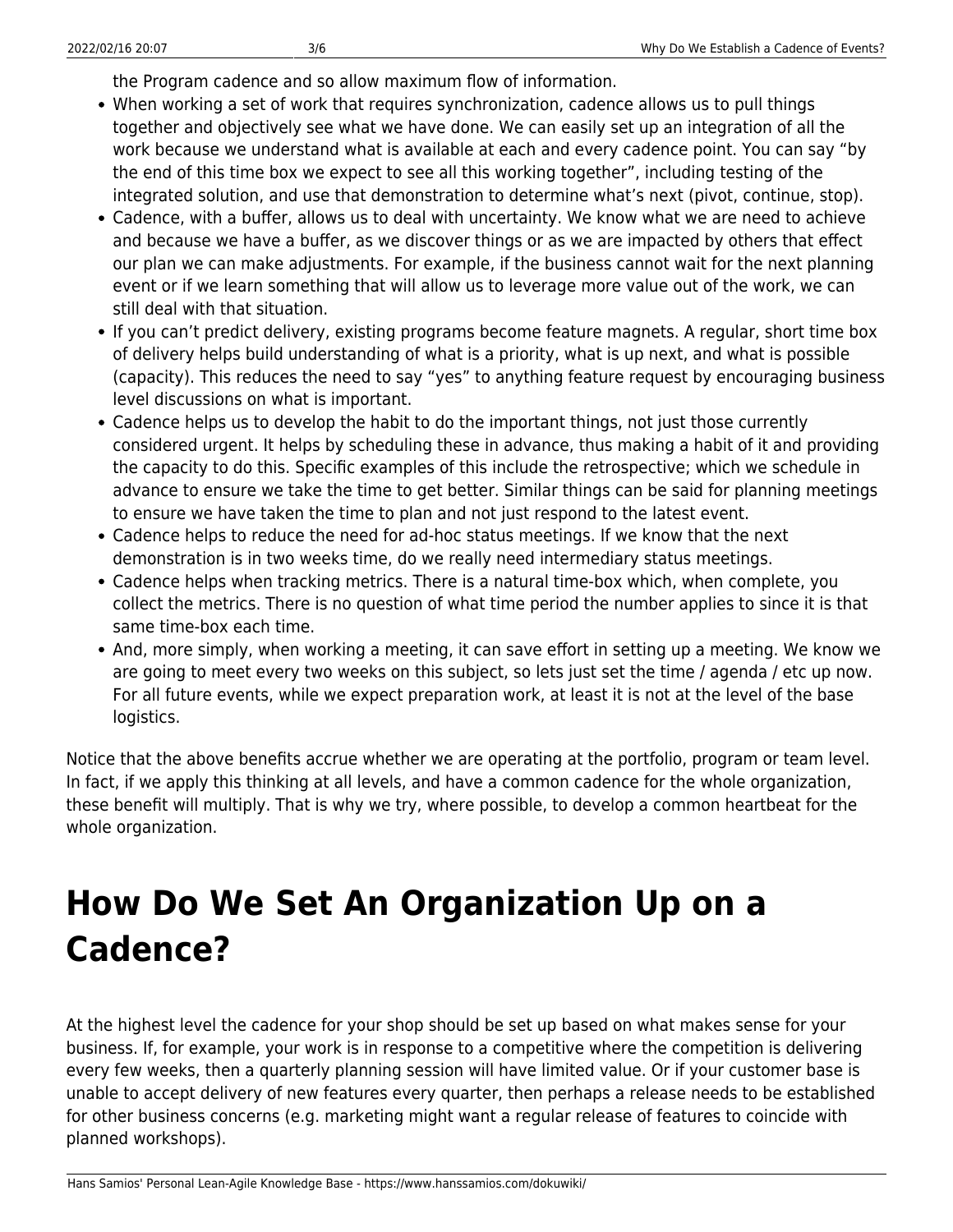In a lot of shops I've worked in, there is no strong business cadence driver except the yearly budgetary cycle, so we set one up to leverage the benefits. There will be different cadences for different levels of the organization, and the key is to fit these cadences in each other so that everything lines up at critical times. With the budgeted cycle defined yearly, and a "need" to make more regular adjustments based on what we are learning, a typical cadence for an organization will be:

- Yearly: Budgetary and Portfolio
	- Quarterly: Program and Portfolio
		- Bi-Weekly: Team and Program

Notice that teams will have one level, programs another, portfolio another. The key idea is to set subcadences so that they start and end on the same dates as the overlaying cadence.

This also provides for another couple of opportunities:

- We don't have to have the same people involved in every level. For example, we can invite people directly interested in a new capability to attend bi-weekly team demonstrations to provide immediate feedback, while more senior people could attend a program level system demo to ensure we are heading in the right direction from an overall perspective. This type of thinking can be applied to other events as well - planning, retrospectives, and so on.
- When we find that a scheduled meeting doesn't pull together the information we need, we can set up specific meetings to address those concerns around the cadence that has already been established. For example, let's say we have a project which has work on 3 trains and we want to understand the current planning for that deliverable. What we could do is set up a pre- and postquarterly (PI) Planning event to help understand "what we need" and then compare that with "what we will get".

So what does this look like in reality? We might see the following setup for a 2018 2nd Quarter schedule:

- March 26 April 3:
	- Portfolio Planning Workshop
	- Pre-Quarterly (PI) Planning meeting for special initiatives.
	- Quarterly (PI) Planning events for each of the Programs (Trains)
- April 4 July 3: Quarterly execution. Program Increment for the Train
	- April 4: Post-Quarterly (PI) Planning meeting for special initiatives.
		- $\circ$  April 4 April 17: Team iteration
		- $\circ$  April 18 May 1 : Team iteration
		- May 2 May 15 : Team iteration
		- $\circ$  May 16 May 29 : Team iteration
		- May 30 June 12 : Team iteration
		- o June 13 June 26 : Team iteration
		- $\circ$  June 27 July 3 : Team iteration (note short week because 52 weeks means 13 weeks is the norm)

For large organizations you will see some level of scheduling of Trains / Programs and for logistics reasons alone which will require some level of offsetting. A couple of ideas that may help: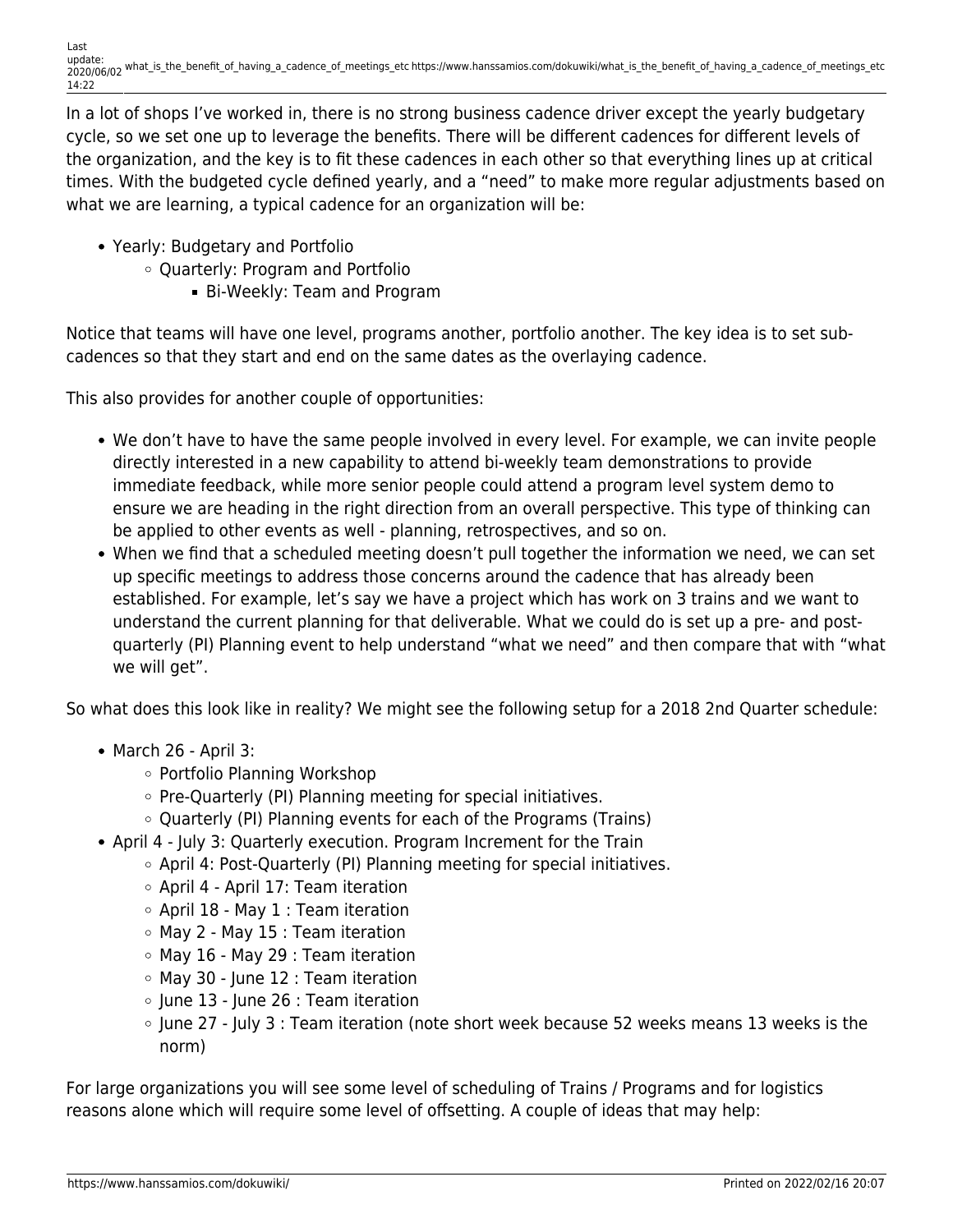- As much as possible try to schedule Trains / Programs that have significant dependencies so they line up. Done properly this will help with planning, progress tracking, and so maximize the benefit.
- Another idea (that I have not tried, but has come up in conversations a couple of times can you say "experiment"?) is to schedule the cadences so that all the (2 week) Sprint / Iteration boundaries are common across everything. So if we are doing quarterly planning and we have two Trains / Programs, we could set up the planning so that one Train / Program plans on week 1, and the second on week 3. This way integration points (for example, common demonstrations) will fit on to normal Sprint / Iteration boundaries. This, in effect would allow you to maintain the heartbeat.

## <span id="page-6-0"></span>**What Problems Do We Typically See When We Establish a Common Cadence for the Organization?**

Most organizations do not magically get everyone on the same cadence at the same time. Organizations tend to grow into it and, as the portfolio level is setup, there is increasing imperative to make it work (because of the benefits seen). Most large organizations still do not get to "all quarterly planning will be done the first week of the quarter" for a number of practical reasons (e.g. no one is at work at the beginning of a new year). So, for example, a number of places I've worked see quarterly planning "over a couple of weeks at the beginning of the quarter". In most cases this is not a problem, and the benefits will still accrue. The key thing is to get close to a common cadence.

The other problems we see are reflected in the areas of resistance listed above.

- Leadership cannot be at all places at once: These cadences provide a new opportunity for leadership. Their participation can be focused on where they provide the most benefit. While most leadership feels like they need to be involved in everything, we are setting things up so that in the normal situation high value work is going to be done (and we should be able to trust that is will get done). There should be less of a need to be "everywhere" just in case, and more of an opportunity to focus our efforts.
- Logistics: As said, pragmatically most organizations set things up so that "all planning is on this week" and the main reason is logistics. Logistical reasons can include things as simple as room availability and as esoteric as bandwidth availability. However once the base schedule is set up, the good news is that this discussion does not have to be revisited. We can use the same sequenced schedule going forward.
- Philosophical: The main objection is related to the notion that teams are "self managing" and that therefore they can do "whatever makes sense for them." This is a misunderstanding. Nobody does an agile transformation to "be agile". We are doing it to solve business problems. For many, synchronization of value delivery across multiple teams is a business problem. One approach to deal with this is to establish a common cadence. The business environment defines some of the guardrails of team self management in this instance. Care must be taken when establishing this idea - we need to help the teams understand why we should do this.

[Consultant](https://www.hanssamios.com/dokuwiki/tag:consultant?do=showtag&tag=Consultant), [Tools](https://www.hanssamios.com/dokuwiki/tag:tools?do=showtag&tag=Tools), [Meetings,](https://www.hanssamios.com/dokuwiki/tag:meetings?do=showtag&tag=Meetings) [FirstSprint](https://www.hanssamios.com/dokuwiki/tag:firstsprint?do=showtag&tag=FirstSprint), [Cadence,](https://www.hanssamios.com/dokuwiki/tag:cadence?do=showtag&tag=Cadence) [FAQ](https://www.hanssamios.com/dokuwiki/tag:faq?do=showtag&tag=FAQ)